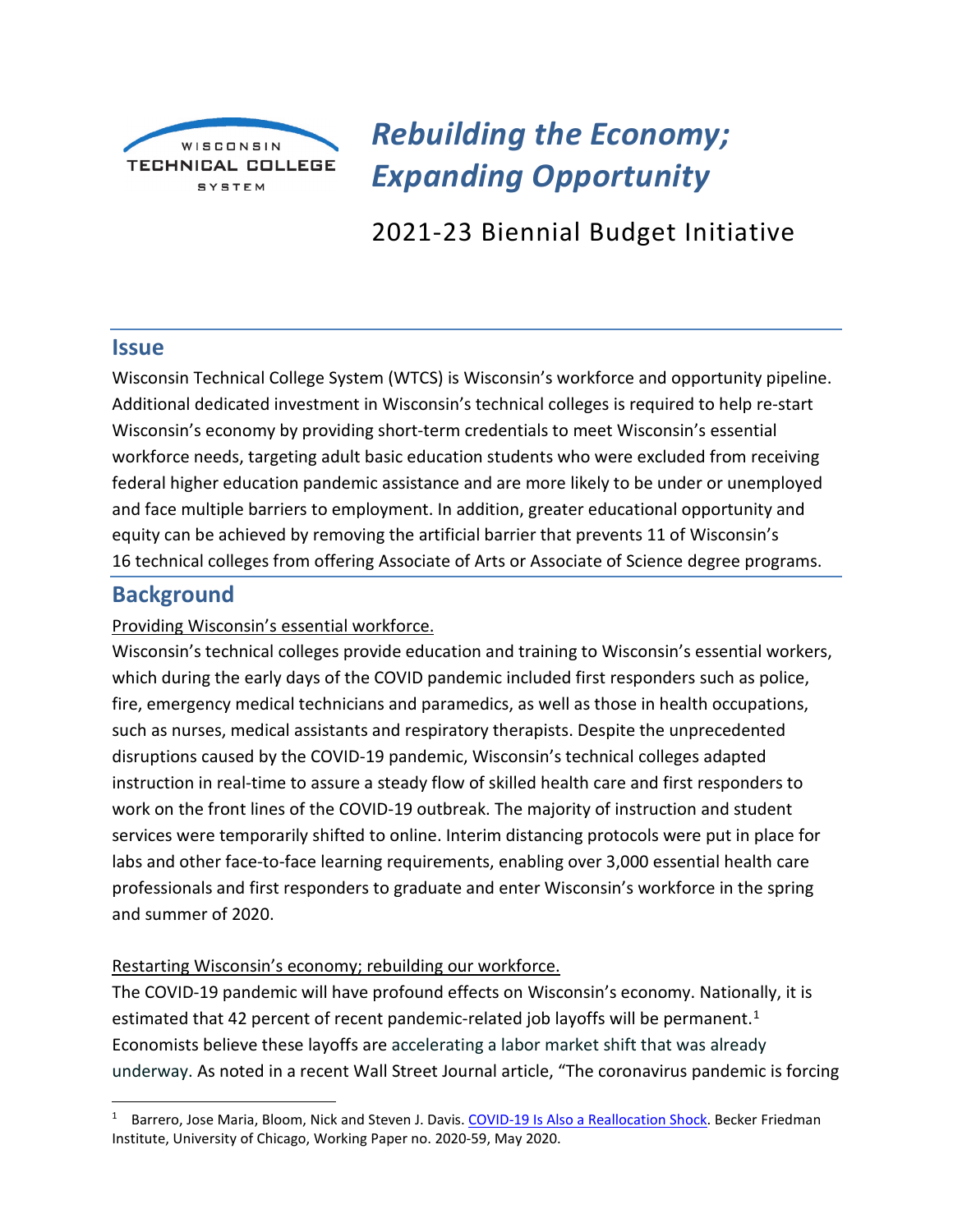the fastest reallocation of labor since World War II, with companies and governments mobilizing an army of idled workers into new activities that are urgently needed."<sup>2</sup> Wisconsin's technical colleges can immediately help Wisconsin workers find employment by accessing reskilling and retraining opportunities through short-term certificates (i.e., less than one year) in essential and well-paying fields such as healthcare, protective services, manufacturing, information technology, telecommunications, transportation and logistics.

### The CARES Act underfunded two-year colleges and excluded ABE students and ELL learners.

WTCS serves some of the most economically distressed individuals, with many of students significantly impacted by the pandemic. However, the federal allocation formula for distributing higher education funding directly to colleges under the CARES Act disadvantaged two-year institutions such as WTCS with a large percentage of part-time students.<sup>[3](#page-1-1)</sup> WTCS colleges received \$20.1 million in Section 18004(1)(a) CARES Act funding that must be used for emergency student aid for WTCS students.<sup>[4,](#page-1-2)[5](#page-1-3)</sup> However, the U.S. Department of Education required that students receiving the CARES emergency student aid are eligible to receive Title IV funding (i.e., federal financial aid). It is estimated that almost 36,000 WTCS adult basic education (ABE) and over 7,000 English language learning (ELL) students were excluded from receiving CARES Act emergency student aid because they were not Title IV eligible.<sup>[6](#page-1-4)</sup>

## Additional investment is needed.

Meeting Wisconsin's essential workforce needs and helping those "left out" of federal CARES Act student emergency assistance (i.e., ABE and ELL students) with educational opportunities will require increased investment by WTCS colleges. These individuals face more challenges than others due to the pandemic, including loss of employment and childcare, and a lack of technology and broadband access with the move to virtual learning environments. Effectively serving these groups and helping them to overcome barriers requires WTCS colleges to provide intensive services and offer a diversity of educational delivery systems. For some students, this

<span id="page-1-1"></span><span id="page-1-0"></span><sup>&</sup>lt;sup>2</sup> Bender, Ruth and Matthew Dalton, 2020. "Coronavirus Pandemic Compels Historic Labor Shift: Outbreak Reshapes Job Market as Some Sectors Shut Down, Others See Demand Surge,[" Wall Street Journal,](https://www.wsj.com/articles/coronavirus-pandemic-compels-historic-labor-shift-11585474206) 29 March 2020. <sup>3</sup> Coronavirus Aid, Relief, and Economic Security Act (P.L. 116-136). The formula for allocating Higher Education Emergency Relief (HEERF) funds was based on full-time equivalent (FTE) rather than student headcount. As a result, the 16 colleges of WTCS account for 42% of all undergraduate headcount enrollments in Wisconsin but received only 23% of Wisconsin's CARES HEERF funding. An analysis of CARES Act HEERF funding data from the [Center for American Progress,](https://www.americanprogress.org/issues/education-postsecondary/news/2020/07/01/487174/much-money-college-can-receive-cares-act/) found that while public four-year and two-year systems in Wisconsin had the same percentage of Wisconsin's 2018-19 Pell Grant recipients (i.e., 39 percent), public four-years received 53 percent of Wisconsin's CARES Act higher education funding, while public two-years received just 23 percent.

<span id="page-1-2"></span><sup>4</sup> WTCS colleges received \$20.1 million in Higher Education Emergency Relief Funding (HEERF) aid under the federal CARES Act to cover institutional expenses related to the pandemic.

<span id="page-1-3"></span><sup>5</sup> WTCS colleges received \$8.05 million from Wisconsin's allocation of CARES Section 18001 funding. In addition, 9 WTCS colleges received \$1.1 million in CARES Section 18004(a)(2) funding and 1 WTCS college received \$15,000 in CARES Section 18004(a)(3) funding.

<span id="page-1-4"></span><sup>&</sup>lt;sup>6</sup> Among the requirements for Title IV eligibility is a high school degree, HSED or GED.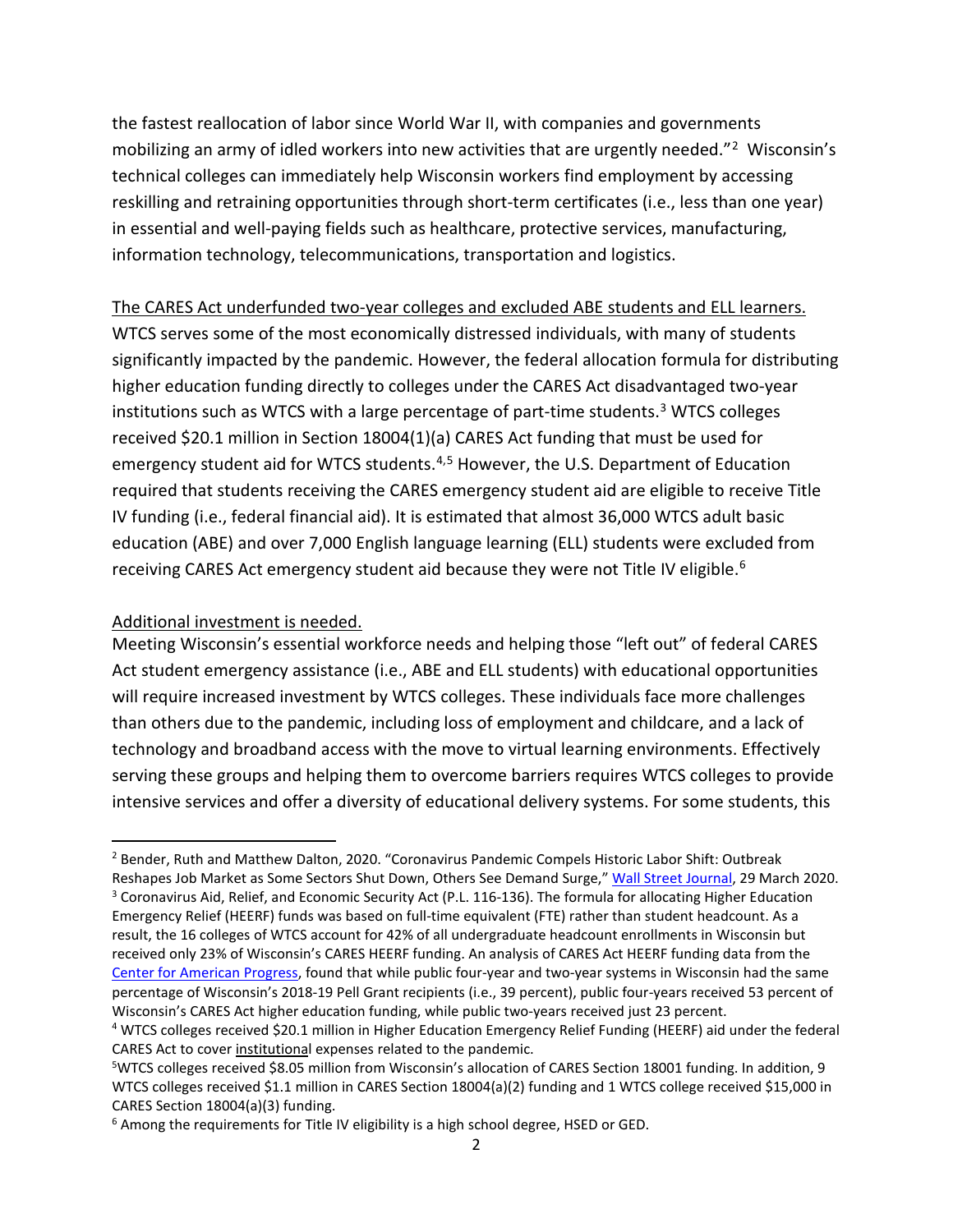means providing more focused guidance and support (e.g., mental health services, childcare, etc.). For others, it means offering a diversity of educational models to accommodate different learning styles and life experiences (e.g., credit for prior learning, competency-based and blended options).

## Expanding opportunity.

A healthy and growing Wisconsin economy requires a mix of educational attainment levels. WTCS, the University of Wisconsin (UWS) and the Wisconsin Association of Independent Colleges and Universities have joined together to establish a postsecondary attainment goal such that by 2027, 60 percent of Wisconsin's population aged 25 to 64 will have an educational credential beyond high school. As part of this, WTCS supports Wisconsin's continuing need for individuals to attain postsecondary credentials including baccalaureate and post-baccalaureate degrees. Currently only 5 of 16 WTCS colleges are approved to offer Associate of Arts or Associate of Science (AA/AS) degree programs: Chippewa Valley, Madison, Milwaukee, Nicolet and Western. Under Wis. Stat. 36.31(1), expanding beyond these five colleges requires the explicit approval of both the WTCS Board and UWS Board of Regents according to legislation passed in 1973. [7](#page-2-0)

In the almost 50 years since this provision was enacted, the world has changed. This requirement is an anachronism: reflecting a time when Wisconsin distinguished its two public postsecondary systems by differentiating between the types of students each served. At the time, WTCS typically served older, returning students, pursuing degrees directly related to the workplace, while UWS tended to enroll younger students, seeking a more broad-based career preparation. Since then, students of all ages have become more demanding consumers, who want choice, flexibility and transferability in their post high school options.

AA/AS programs at WTCS campuses will never become the mainstay of technical college offerings. First, Wisconsin statutes have a firewall to prevent this: under Wis. Stat. 38.04(4)(c), courses offered under AA/AS programs cannot compose more than 25 percent of the courses approved to be offered by those technical colleges with AA/AS programs.

In addition, the percent of AA/AS degrees awarded by the five colleges is significantly less than the percentages of applied associate degrees, and one- and two-year technical diplomas conferred by these colleges.

<span id="page-2-0"></span><sup>&</sup>lt;sup>7</sup> At that time of the enabling legislation (1973 Wisconsin Act 335) only 3 of Wisconsin's 16 technical colleges (i.e., Nicolet, Madison, Milwaukee) offered an AA/AS degree. Additional AA/AS degree programs were subsequently approved at two colleges: Chippewa Valley in 2007 and Western in 2008.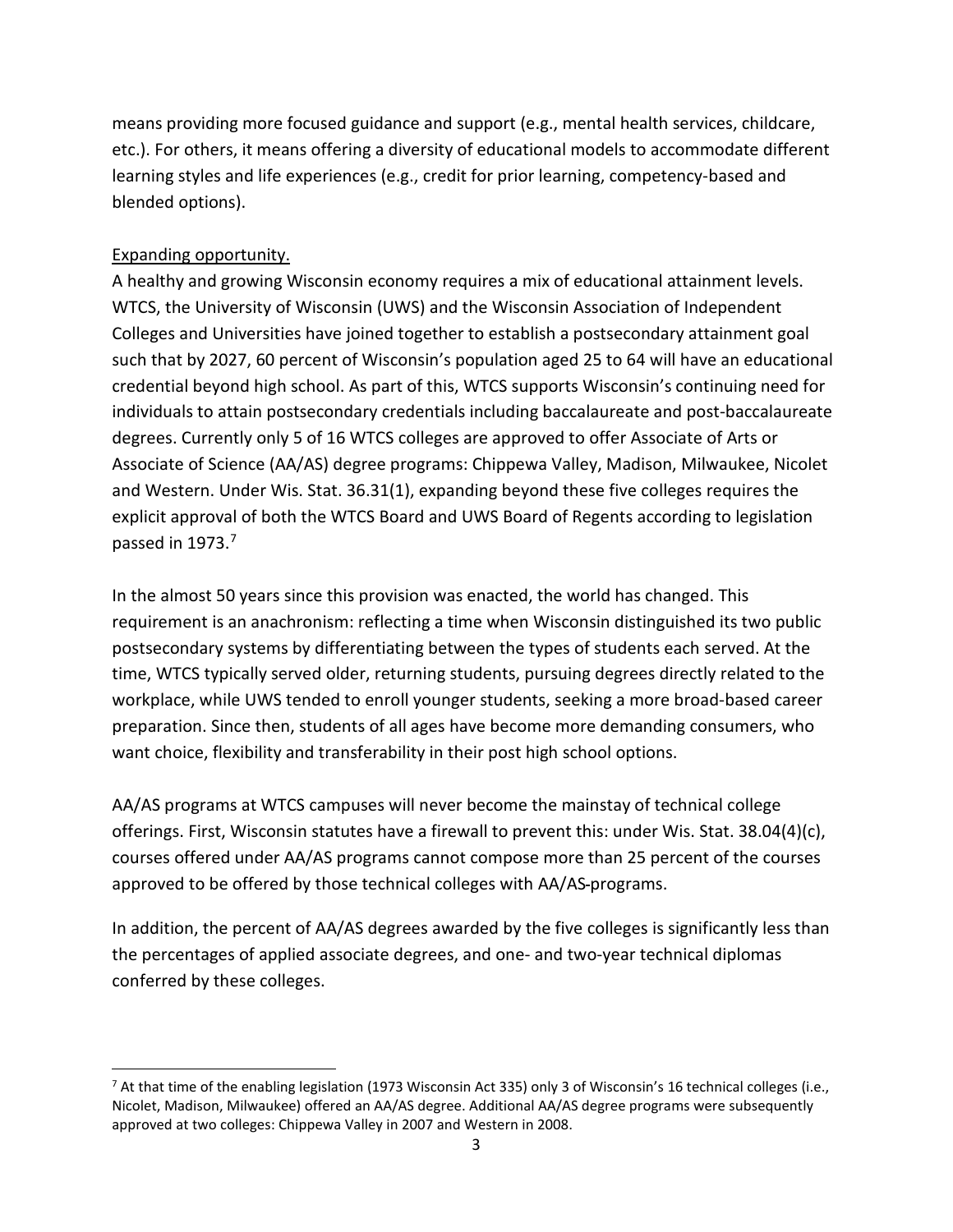| <b>College</b>      | AA/AS<br><b>Degree</b> | <b>Applied</b><br><b>Associate</b><br><b>Degree</b> | <b>Two-Year</b><br><b>Technical</b><br><b>Diploma</b> | One-Year<br><b>Technical</b><br><b>Diploma</b> | <b>Short</b><br><b>Term</b><br><b>Technical</b><br><b>Diploma</b> | <b>Totals</b> |
|---------------------|------------------------|-----------------------------------------------------|-------------------------------------------------------|------------------------------------------------|-------------------------------------------------------------------|---------------|
| Chippewa Valley     | 0.4%                   | 32%                                                 | 2%                                                    | 22%                                            | 44%                                                               | 100%          |
| <b>Madison Area</b> | 9%                     | 29%                                                 | 1%                                                    | 21%                                            | 40%                                                               | 100%          |
| Milwaukee Area      | 4%                     | 42%                                                 | 0%                                                    | 25%                                            | 28%                                                               | 100%          |
| Nicolet Area        | 11%                    | 22%                                                 | 0%                                                    | 22%                                            | 44%                                                               | 100%          |
| Western             | 1%                     | 39%                                                 | 3%                                                    | 17%                                            | 40%                                                               | 100%          |

**Percent of Credential Types Awarded in 2018-19**

Allowing the remaining WTCS institutions to offer an AA/AS program will not replace the opportunities currently offered by UWS institutions, as nothing requires students to complete the first two years of a four-year degree through a WTCS AA/AS program.

However, removing this requirement and allowing for the expansion of AA/AS programs to the remaining 11 WTCS colleges will help Wisconsin to:

- **Address unequal pathways to a four-year degree**. Currently students at only 5 WTCS colleges have the opportunity to enroll in a AA/AS program, while students at the remaining 11 — should they wish to transfer to a four-year institution — must navigate the intricacies of program-to-program articulation agreements between institutions, often losing credits in the process. Using estimates of each technical college district's population, it is projected that 60 percent of Wisconsin's population does not have access to this pathway to a four-year degree. Additionally, high school students in these 11 college districts would now have the same opportunity to earn AA/AS college credits as part of dual enrollment programs offered by WTCS, saving families money and shortening the time to college graduation.
- **Address other barriers to postsecondary opportunities.** Increasing WTCS AA/AS programs will further grow postsecondary opportunities for a wider population. Small class sizes, flexible schedules, readily available academic and support services, and other characteristics of Wisconsin's technical colleges create learning environments that appeal to all students, including those hesitant to pursue postsecondary education. For these students, tech colleges can help them to overcome their reservations and enable them to successfully obtain additional credentials, including a baccalaureate degree.
- **Address unequal access to financial aid opportunities for students.** Students must be enrolled in an accredited degree program in order to be eligible for state and federal financial aid.<sup>[8](#page-3-0)</sup> Students attending the 11 WTCS colleges without an AA/AS program, but

<span id="page-3-0"></span><sup>&</sup>lt;sup>8</sup> Alternatively, they are also eligible for state and federal financial aid if they are enrolled in a program that leads to a certification, which leads to a job.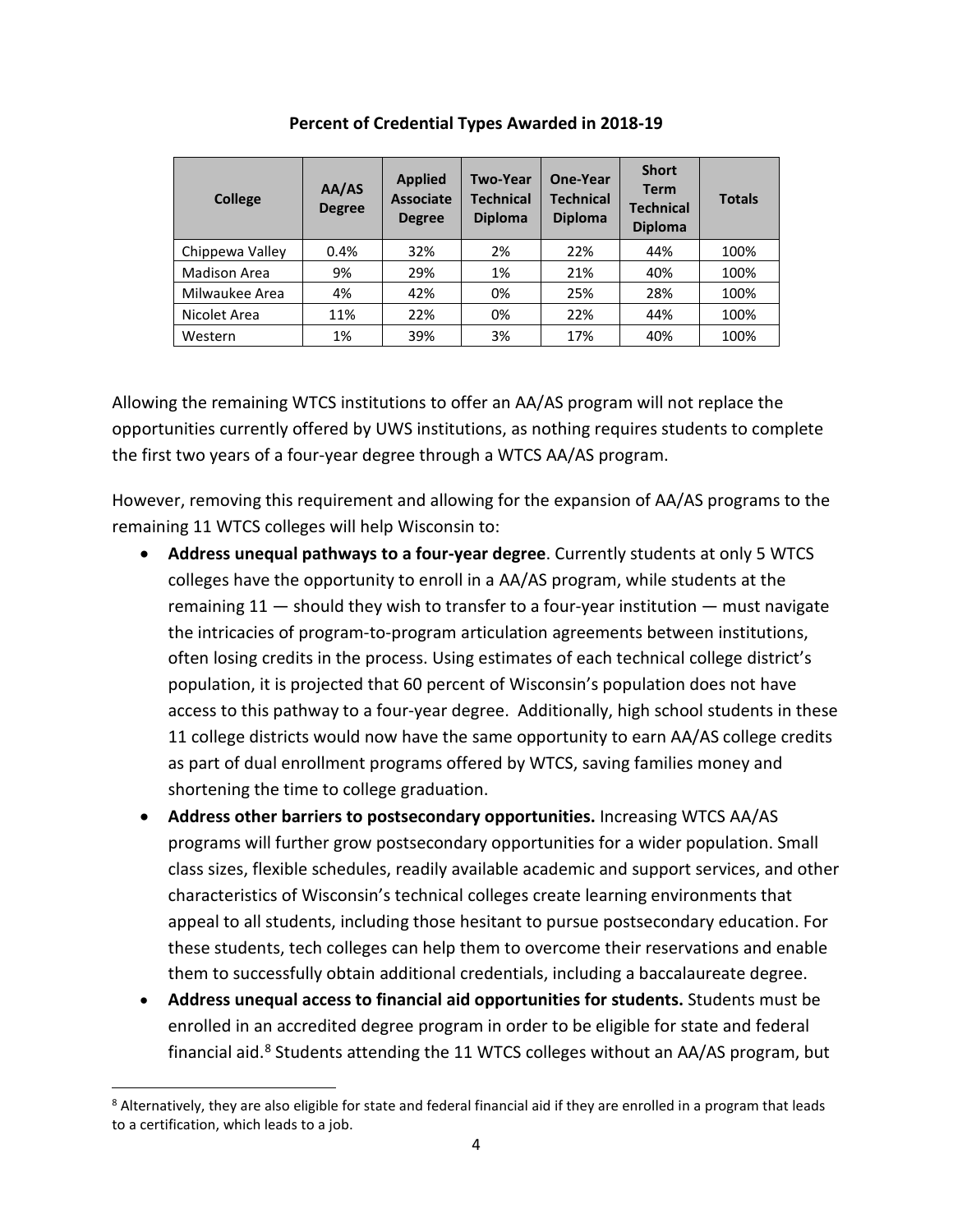enrolled in introductory, pre-requisite courses with the intention of transferring on to a UWS institution, do not qualify for state and federal financial aid. This is especially problematic for student veterans who attend the 11 WTCS colleges. Because no accredited AA/AS degree is available on these campuses, veterans who may be taking pre-requisite courses as they transition back to civilian life on their path to a four-year degree are also unable to use their Wisconsin GI bill or federal veterans' educational benefits because they aren't enrolled in a federal Department of Veterans Affairs approved program. In another example, the UW-Madison's Badger Promise guarantees free tuition and segregated fees for Wisconsin residents whose parents did not graduate from a four-year college and who transfer to UW-Madison from partner schools, which include the five WTCS colleges with AA/AS programs. Eligible students receive grant/scholarship aid of up to two semesters of in-state tuition and segregated fees (currently \$10,534 for full-time enrollment). Those who have Federal Pell Grant eligibility at UW-Madison receive up to four semesters of in-state tuition and segregated fees (currently \$21,067 for full-time enrollment). WTCS students at the remaining 11 colleges without an AA/AS program do not have access to this opportunity.

- **Combat declining enrollments across all higher education sectors.** Expanding AA/AS programs to 11 more WTCS colleges will not "siphon off" potential students from Wisconsin's four-year institutions. These potential students can already attend a four-year program but — for a variety of reasons, including cost, family and work commitments — are currently choosing not to pursue a four-year degree. Instead, expanding WTCS AA/AS programs will engage a larger and more geographically diverse pool of non-traditional students, who typically begin their journey to a four-year degree close to home, family and community as they tend to be older, work full-time, attend school part-time and have families of their own. In addition to starting a baccalaureate degree, enrollment in a WTCS AA/AS program can also provide broader career exploration opportunities. For example, approximately 20 percent of students who initially enrolled in the AS program at Chippewa Valley between 2013 and 2017 switched out of the AS program to complete an (i.e., non AA/AS) occupational credential or enter an apprenticeship. Similarly, approximately 11 percent of the students who have enrolled in Nicolet's AA/AS programs since 2015, ended up graduating instead with an occupational credential or entering an apprenticeship program.
- **Expand educational opportunities for students of color and first-generation students.** Students of color are underrepresented at all levels of higher education. Although the percentage varies by campus, in 2018-19, 21 percent of students enrolled systemwide at WTCS colleges self-identified as persons of color. This compares with 18 percent of UWS domestic undergraduate students. The UWS percentage drops to 17.5 percent for juniors and seniors at UWS institutions. UWS transfer data from 2012-2016 (latest available) indicates WTCS is responsible for sending the second highest percentage of